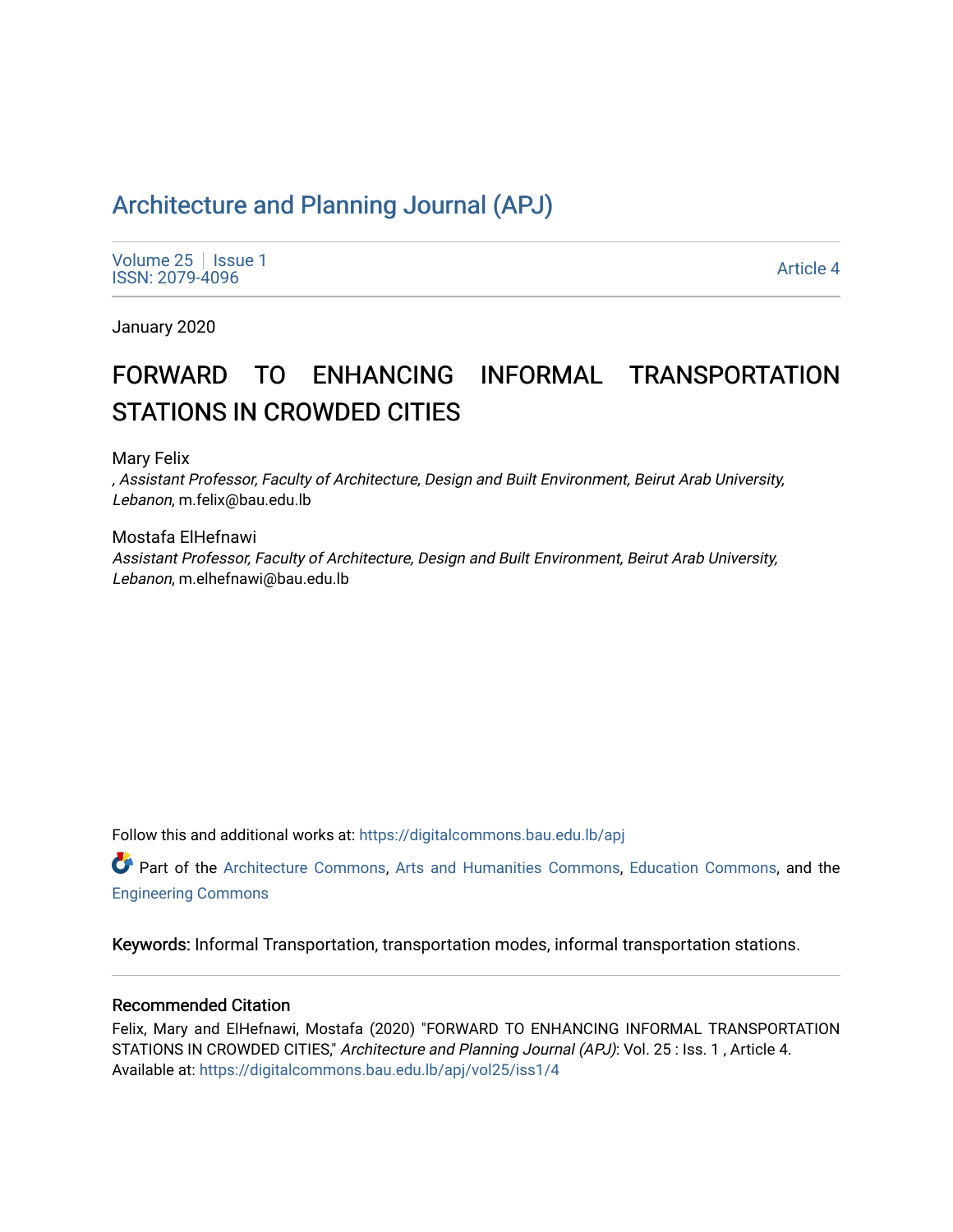# FORWARD TO ENHANCING INFORMAL TRANSPORTATION STATIONS IN CROWDED CITIES

#### Abstract

By observing the planning of developing countries, it is clear that there are several factors that affect the movements and behaviors of transportation. One of these behaviors is the appearance of informal transportation modes, which move along certain paths to fulfil citizens' needs. The phenomenon of informal transportation modes appears due to a lack of formal transportation modes existing, or a weakness in planning that does not consider the users' needs or community behavior. This paper focuses on the location of informal transportation stops, which affect transportation movements and traffic jams, by observing and documenting the location and facilities of informal transportation stops. The reasons and factors that affect the locations of informal transportation stations will be determined in order for them to be considered in future city plans.

#### Keywords

Informal Transportation, transportation modes, informal transportation stations.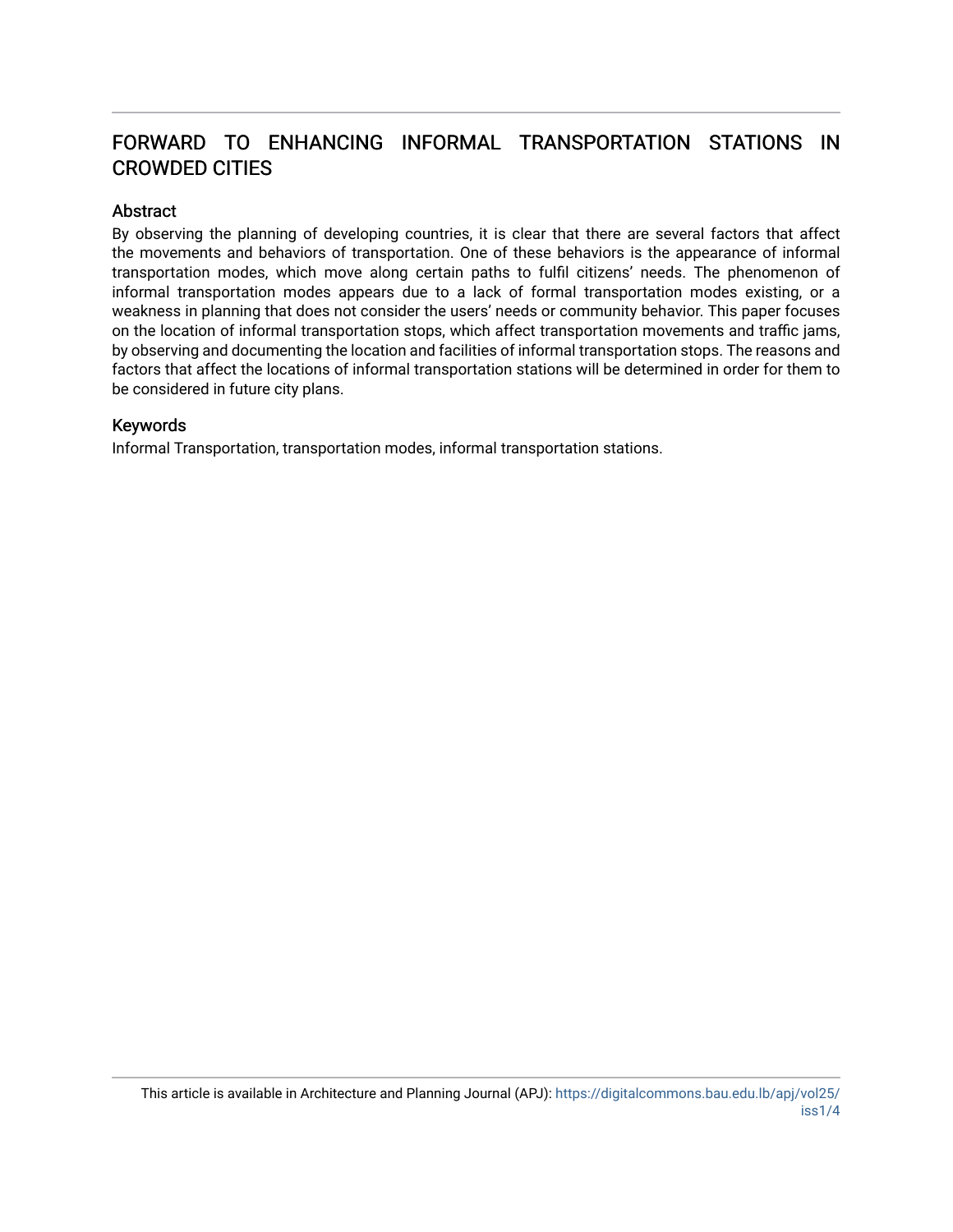# **FORWARD TO ENHANCING INFORMAL TRANSPORTATION STATIONS IN CROWDED CITIES**

# $M.$  **FELIX<sup>1</sup>**

#### *M. ELHEFNAWI***<sup>2</sup>**

#### *ABSTRACT*

*By observing the planning of developing countries, it is clear that there are several factors that affect the movements and behaviors of transportation. One of these behaviors is the appearance of informal transportation modes, which move along certain paths to fulfil citizens' needs. The phenomenon of informal transportation modes appears due to a lack of formal transportation modes existing, or a weakness in planning that does not consider the users' needs or community behavior.* 

*This paper focuses on the location of informal transportation stops, which affect transportation movements and traffic jams, by observing and documenting the location and facilities of informal transportation stops. The reasons and factors that affect the locations of informal transportation stations will be determined in order for them to be considered in future city plans.*

#### **KEYWORDS**

Informal Transportation, transportation modes, informal transportation stations.

#### **1. INTRODUCTION**

Public transportation is very important to successful urban planning in order to serve the urban population. Public transportation mainly relies on high-density urban areas (Glaeser, Kahn, & Rappaport, 2008). The lack of planned public transportation causes the appearance of informal, alternative modes to fulfil people's needs (Evans, O'Brien, & Ch Ng, 2018). The informal modes of transportation become an essential for billions of people in crowded, growing cities (Evans et al., 2018). Therefore, the lack of formal transportation supply causes the high demand for informal transportation modes (Cervero  $\&$ Golub, 2007).

Through observation, it can be seen that the informal modes of transportation have created informal locations, used as a sort of informal stations. These informal stations are located in areas that are crowded by people and do not have enough formal transportation to fulfil the needs of the residents. The planning of several cities is not adapted for informal station stops, which is a very big problem because it causes traffic jams and accidents. No one can deny the efficiency of informal transportation as a resource, as it can be used to fulfil the shortage of developing governments' capabilities in the field of transportation supply. The potential sustainability of informal transportation is not a new concept (Evans et al., 2018).

 $\overline{a}$ 

<sup>&</sup>lt;sup>1</sup>Mary Felix, Assistant Professor, Faculty of Architecture, Design and Built Environment, Beirut Arab University, Lebanon E-mail address: m.felix@bau.edu.lb

<sup>2</sup> Mostafa ElHefnawi, Assistant Professor, Faculty of Architecture, Design and Built Environment, Beirut Arab University, Lebanon E-mail: m.elhefnawi@bau.edu.lb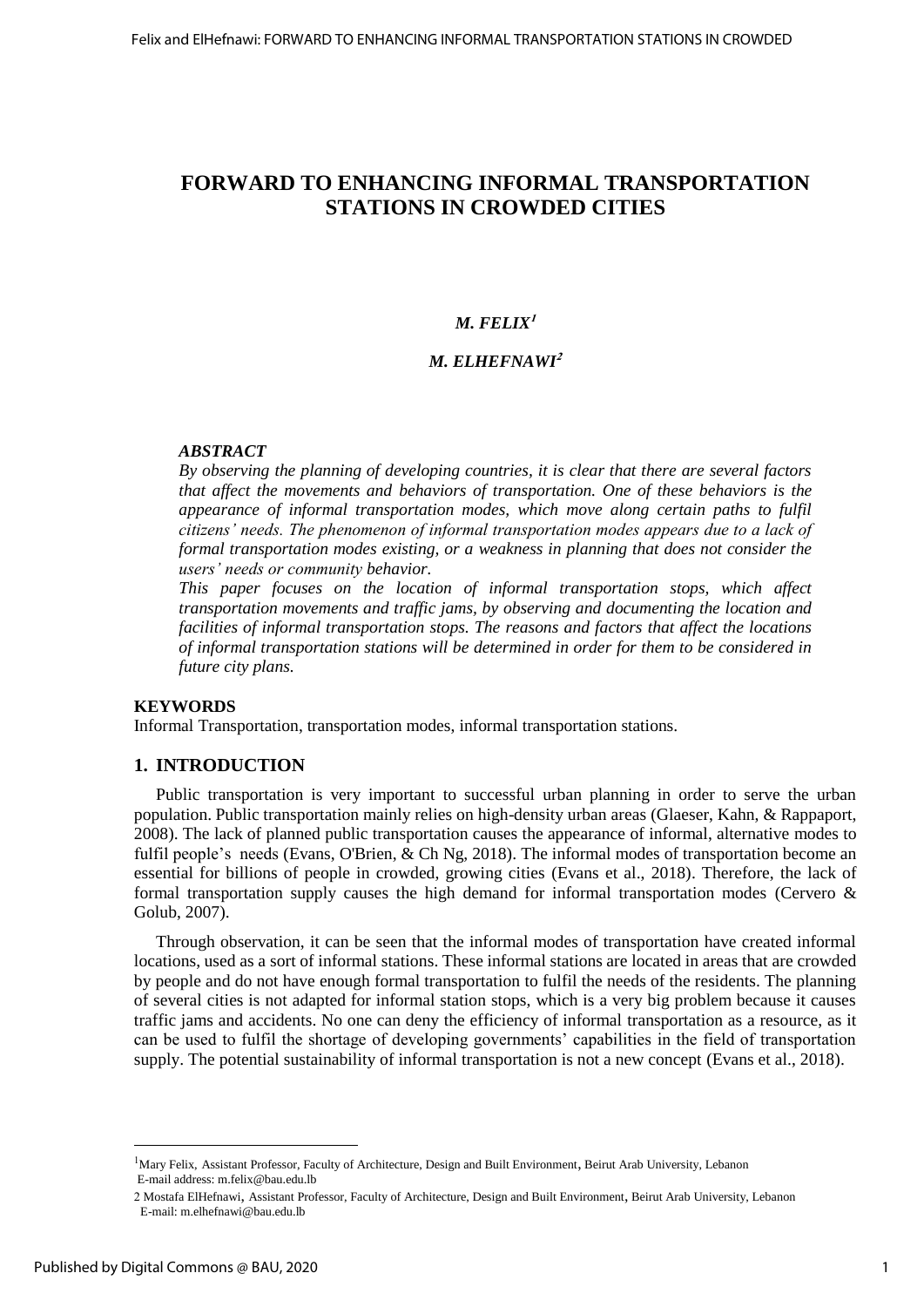The main problem is how to manage the informal transportation as an opportunity to solve transportation problems in developing crowded countries in order to control the haphazard nature of the existing informal stops and stations. Therefore, this research aims to document and analyze the causes of locations of informal transportation station points, the effect of informal stations on traffic movement and human safety, and the efficacy of station design comparing with the formal types of stations through two case studies in MINA region which are Cairo, Egypt and Tripoli, Lebanon.

#### **2. TRANSPORTATION BETWEEN FORMAL AND INFORMAL MODES**

Formal and informal transportation are the two main types of public transportation modes (Mohareb & Felix, 2017). These two public transportation types have several characteristics that affect city planning.

City streets are mainly designed for formal transportation modes, such as taxis, buses, trucks, light rail transit, heavy rail, trams and other means (Mohareb & Felix, 2017). The government is responsible for providing formal public transportation facilities, such as traffic path directions, stations in designed locations, signals, infrastructure and other aspects facilities (Kumar, Singh, Ghate, Pal, & Wilson, 2016).

Informal public transportation modes are mostly privately run with minor services (Ramadan, 2016). The term 'informal public transportation' demonstrates the informality and illicit context of drivers (Cervero, 2000). The main characteristics of informal public transportation are filling the gaps in formal transportation, flexibility and servicing places related to user needs (Kumar et al., 2016). Several urban problems exist because of informal transportation, such as traffic congestion, disorganized operations, traffic accidents, environmental problems and other intangible impacts (Cervero, 2000; Mohareb & Felix, 2017).

Accessibility is an essential concern in public transportation strategies, which refers to people's capability (using any type of transport mode) of reaching facilities within a specific time. The quality of accessibility has direct and indirect influences on the urban context. One of the factors that can affect the quality of accessibility is the transportation mode's network connectivity, which is correlated to the density of networks, source/destination relationships and the standard of connections between transportation modes (Litman, 2011, 2017; Mohareb & Felix, 2017). Therefore, the main aspect that should be considered when using public transportation is sequential transfer between one transportation mode and another, to complete the journey from one place to another; thus the locations of public transportation stations are very important. The selection of station location should consider catchment area and locate it within a particular time and distance from which the majority of passengers arrive, by walking, accessing other modes, private cars, parking, riding and so on (Chalermpong & Wibowo, 2007; Gutiérrez, Cardozo, & García-Palomares, 2011). The sequential movement of the passenger trip is very important for study in order to cover all user needs in urban areas. The shortage or lack of consideration of the passenger trip sequence allows informal transportation modes to be presented in urban streets, causing several problems. thus informal transportation is a result of formal transportation connectivity deficiency (Transfort, 2015).

#### **3. LOCATIONS, CHARACTERISTICS AND TYPES OF BUS STOPS & STATIONS**

According to the literature, the location and design of a bus stop on a roadway should consider street-side factors and kerb-side factors. Street-side factors are related to the roadway and affect bus operations, such as standardization, periodic review, near-side/far-side/midblock placement, visibility, bicycle lanes and thoroughfares, traffic signals and signs, roadway alignment, driveways, location of pedestrian crossings, location of the kerb, street grades and road surface conditions (Fitzpatrick, Hall, Perkinson, Nowlin, & Koppa, 1996). Street-side design directly affects the location of bus stations and stops. The street-side characteristics that affect the bus stop locations are traffic speed, intersection design, street design and the location of deceleration or acceleration lanes.

Kerb-side factors relate to location within the community, compatibility, direct access to bus stop, impervious ground surfaces, proper pedestrian circulation, existing street furniture, environmental treatments, security, lighting, sight line and maintenance (Fitzpatrick et al., 1996).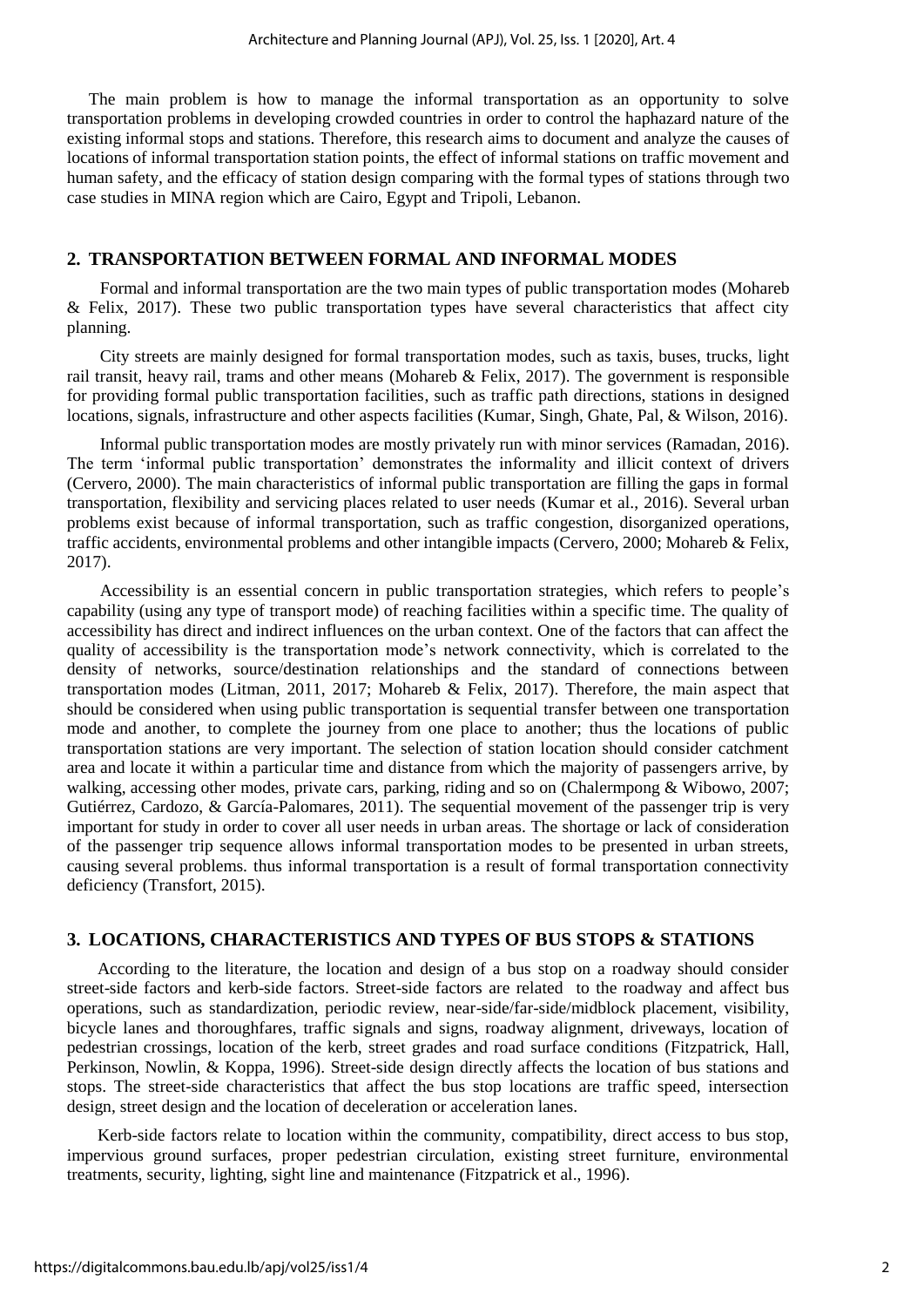The main characteristics that should be considered in designing bus stops and stations are stop spacing, location, station length and design features (Levinson, Zimmerman, Clinger, & Gast, 2003). Stop spacing refers to the distance between two consecutive stations. The type of stop spacing can be classified into two main types. The first is close stops (⅛–¼ mile), which results in short walking distances, more frequent stops and a long travel time. Second is a longer distance between stops (more than ¼ mile), which leads to longer walking distances, less frequent stops and less travelling time (Levinson et al., 2003; Transfort, 2015). The bus station or stop's location depends on several factors, such as pedestrian accessibility, available space, traffic patterns, safety considerations, and route and intersection geometry design. In general, there are three common locations in the regular street design, which are near-side, mid-block and far-side (Levinson et al., 2003; Transfort, 2015). Bus station length depends on several factors, such as bus traffic volume, number of waiting buses (in general, between two and five buses), type of bus operation and others (Levinson et al., 2003).

Bus station types are divided into four types. Type I, the sign stop, is a basic stop type consisting of a bus stop sign and a space for waiting without benches. Type II, the bench stop, consists of a bench without shelter, a bus stop sign, a rubbish bin and a bike rack. Type III, the shelter stop, has all the elements of Type II in addition to a bus stop shelter, and it may also have internal light and an advertising board. Type IV, the station stop, has all the components of Type III, in addition to real-time digital signage of the next bus, a ticket machine and a unique shelter design (Transfort, 2015).

#### **4. TRANSPORTATION STATIONS ANALYSIS MODEL**

From the previous literature review the research suggest a model to evaluate the efficacy of informal transportation modes and stations as shown in the following table - table 1.

The first column shows the transportation mode such as taxies, minibuses and others. The second column shows the mode specifications in terms of type of mode (formal / informal), exit of planned station or random stopping, mode availability, trip round type (fixed / unfixed) and type of transportation trips (inside/ outside city). The third column shows the station type (type I,II,III or IV) according to the exist facilities (bus stop sign, bench /s, shelter, bike racks / parking, trach receptacle, interior lighting, advertising panels, ticket machine, real time next bus signage and a unique shelter structure). The fourth column the station impact on traffic flow, pedestrian safety, integration with formal transportation sequences, integration with other informal transportation sequences.

| <b>Table 1 Transportation stations analysis model</b> |  |  |
|-------------------------------------------------------|--|--|
|                                                       |  |  |

|                            | Mode specifications                     |                                                                      |                     |                                                  |                                                                        | Station type - facilities                                                                 |         |                          |                     |                                           |                                       |             | The station impact on                        |                                      |                                                                 |                                                                           |
|----------------------------|-----------------------------------------|----------------------------------------------------------------------|---------------------|--------------------------------------------------|------------------------------------------------------------------------|-------------------------------------------------------------------------------------------|---------|--------------------------|---------------------|-------------------------------------------|---------------------------------------|-------------|----------------------------------------------|--------------------------------------|-----------------------------------------------------------------|---------------------------------------------------------------------------|
| Transp<br>ortation<br>Mode | Type of<br>mode:<br>Formal/<br>Informal | Exit of<br>planned<br>station<br><sub>or</sub><br>random<br>stopping | Mode<br>availabilit | Trip<br>round<br>type:<br>Fixed /<br>Unfixe<br>d | Type of<br>transport<br>ation<br>trips<br>(inside/<br>outside<br>city) | Type IV<br>Type III<br>Type $II$<br>$\mathbf{I}$<br>sign<br>S<br>ench<br>stop<br>Bus<br>∞ | Shelter | parking<br>racks<br>Bike | receptacle<br>Trach | panel<br>Interior lighting<br>Advertising | hine<br>ă<br>ಕ<br>Ē<br>ಕ<br>Ē<br>Real | helter<br>Ξ | effect)<br>negativ<br>7<br>flow<br>ပ<br>affi | danger)<br>➢<br>safety<br>Pedestrian | S<br>quence<br>formal<br>with<br>$\overline{5}$<br>grati<br>nsp | informal<br>sequences<br>other<br>£<br>Ę<br>transportation<br>Integration |

#### **5. METHODOLOGY**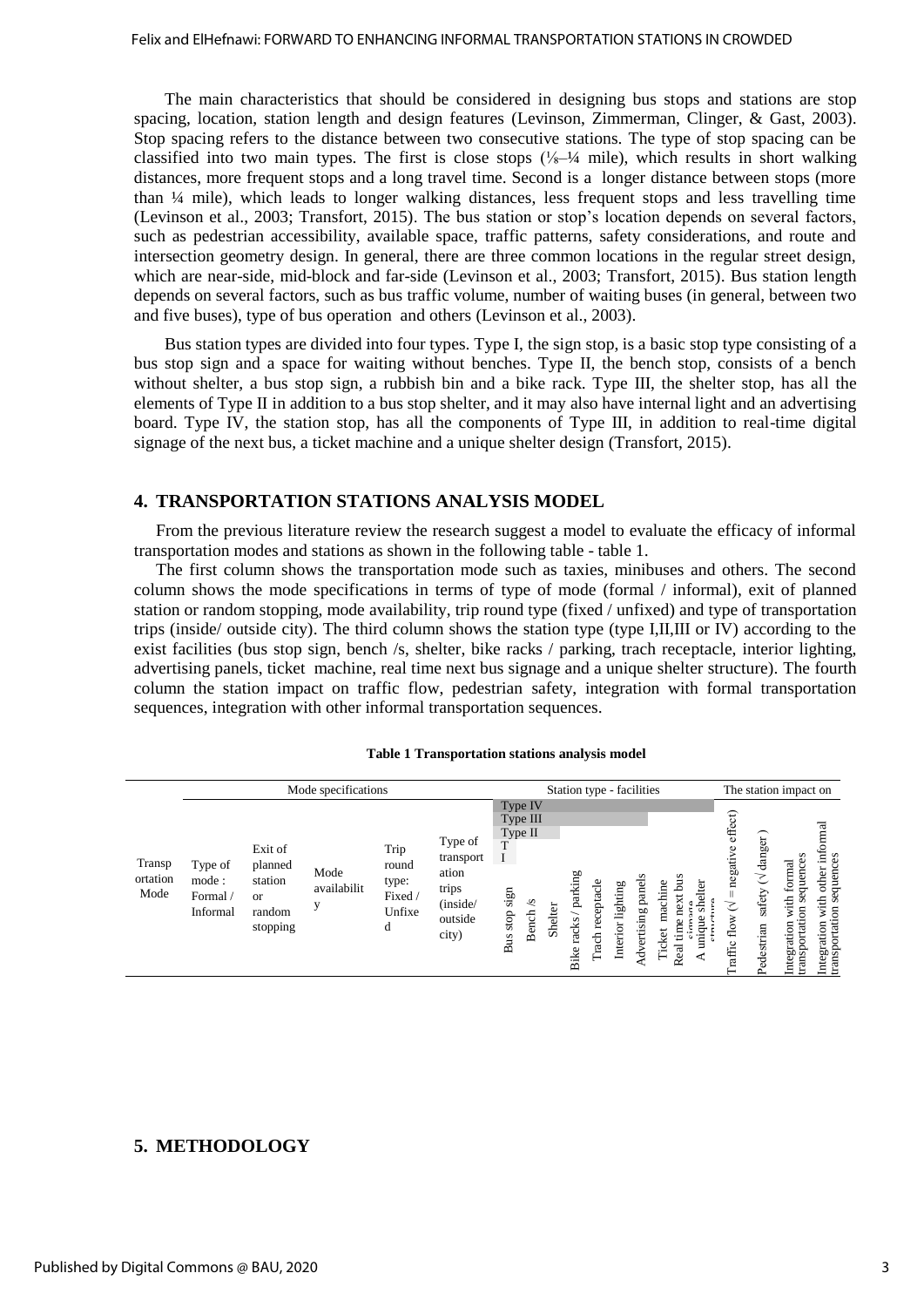This paper will analyze, through observation, several locations of informal transportation stops and stations in order to define the causes of the locations of informal stops and their effect on traffic movement and human safety.

The main modes of transportation that the research focuses on are minibuses and microbuses as the most common types of informal mode of transportation, neglecting other informal modes such as tuktuks, motorbikes and so on. This is because minibuses and microbuses can be easily organized and turned into formal transportation by managing their deficiencies, such as routes, frequency, stop location and stations, user information and fare control.

The selected areas of the case studies were chosen to cover several causes and types of informal station and gathering point, based on the results of passenger questionnaires. The study focuses on two cites in the Middle East (Cairo in Egypt and Tripoli in Lebanon); these cities located in MENA region, had similar cultural behavior, political atmospheres, environmental conditions, and suffered from the similar problems of informal transportation.

The suggested framework consists of two phases. First was creating a Google Form questionnaire as a pilot study to monitor passenger needs, existing types of gathering point, location, facilities, and advantages and disadvantages of informal stations. Second was selecting the most popular informal station location types based on the questionnaires and applying this to real locations, which could be deeply studied in terms of documenting and analyzing the present informal stopping points and stations, and criticizing their effect on road traffic flow, passenger safety and integration with formal transportation sequences, if they exist.

After presenting the case studies, the research discusses the criteria that should be considered when creating a formal station for informal transportation modes, in order to control the haphazard nature of the existing informal stops and stations.

### **6. USER NEEDS SURVEY RESULTS**

The questionnaire created by using google form tool and sent to around 400 persons who are usually using public transportation modes on daily bases. The questionnaire fulfilled by 248 person from Cairo Egypt and 150 from Tripoli Lebanon.

The questionnaire was based on public transportation users in two countries: Egypt and Lebanon. Due to the students and workers sectors, the majority of daily users of public transportation are between eighteen and sixty years old and of both genders, as shown in Figure (1).

The questionnaires completed by Egyptian and Lebanese passengers leads to the following: fiftynine per cent of passengers have to use more than one mode in a sequential movement to carry out their daily trips. Egyptian passengers prefer the metro and informal modes to make their trips. On the other hand, most Lebanese passengers do not use any of the formal public buses; furthermore, Lebanon does not have a rapid transit system.

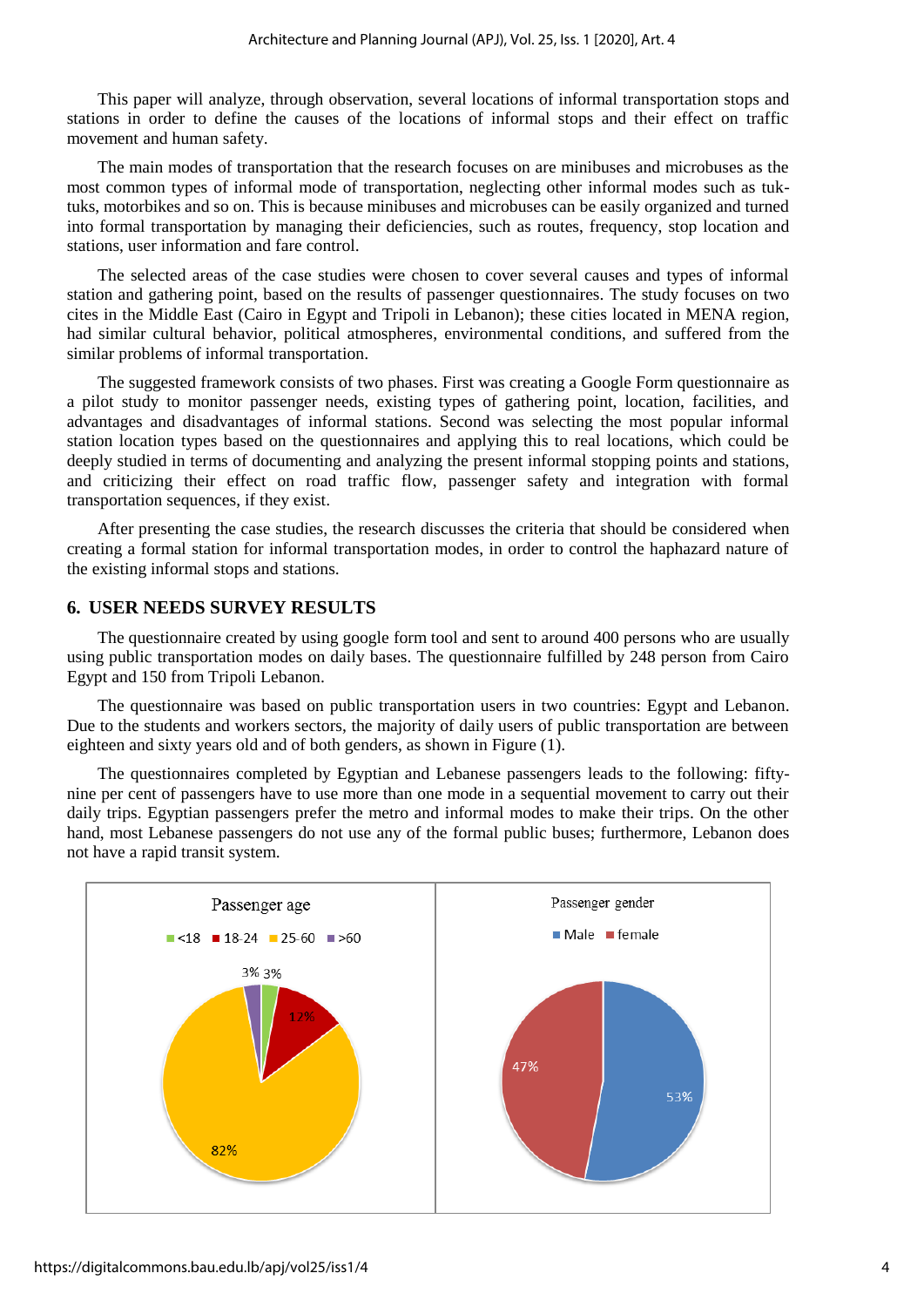#### **Fig. 1: questionnaire results in terms of passenger age and gender**

Twenty-three passengers use walking to move from one station to another to complete their trips. Around fifty-eight per cent of passengers use informal public transportation modes in their daily trips, such as minibuses, microbuses, informal taxis and tuk-tuks.

Sixty per cent of passenger find a sequential relationship between transportation stations and stops, either directly or by walking for less than ten minutes. Results of questionnaire are illustrated in figures 1, 2, 3, and 4.



**Fig. 2: Types of Formal and Informal Modes used Daily by Passengers**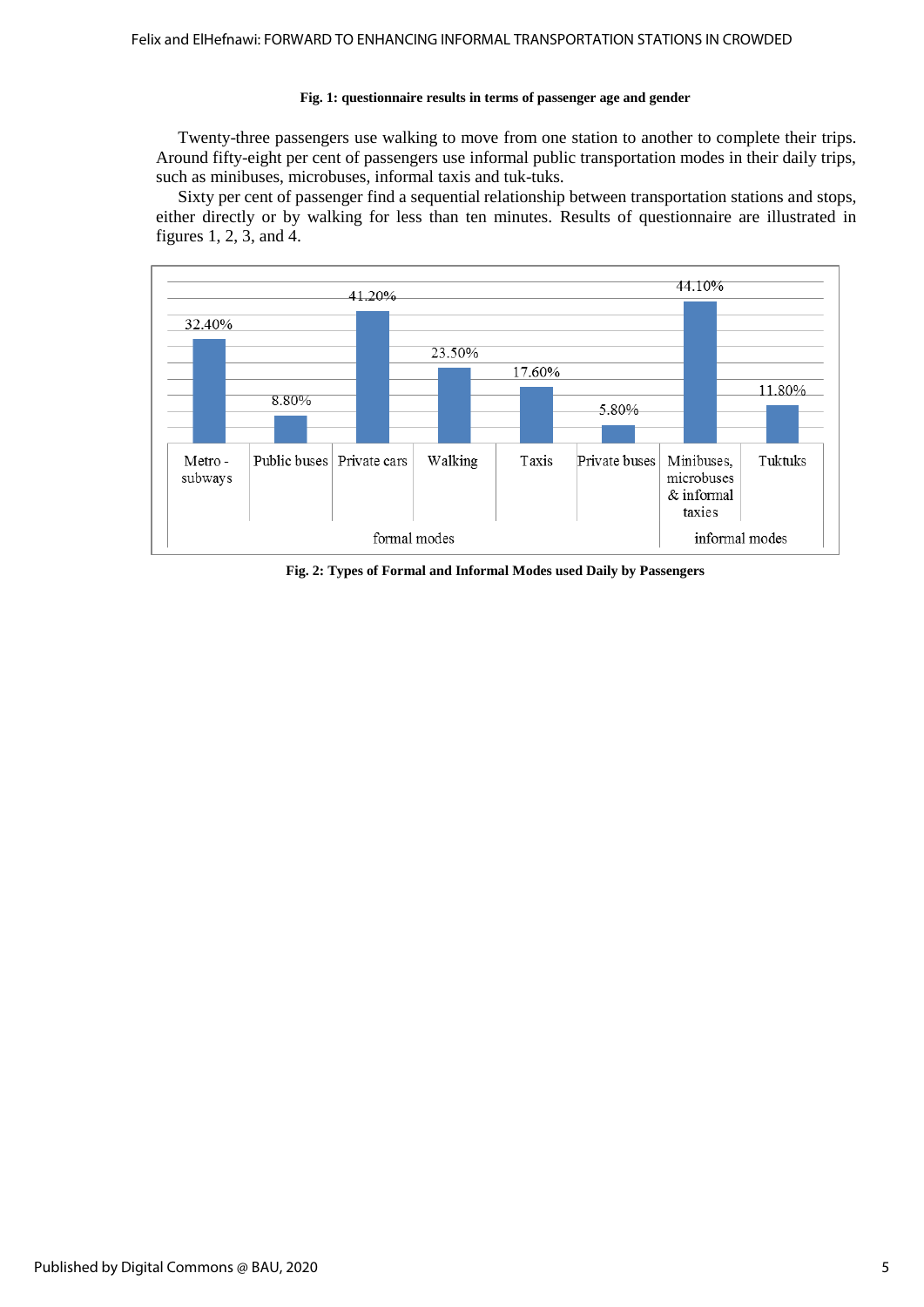





**Fig. 4: stations types used by passengers and locations of informal stations**

Users classified stations into three main types. First is formal fixed stations, which include metro stations and some planned stations. Second is informal fixed stations for minibuses, microbuses, old vehicles and tuk-tuks. Third is random stopping by request.

The surveys showed that the locations of informal stations are not related to land uses such as work places or gathering areas, as shown in Figure (4). The main factor that affects the location of informal transportation stations is completing the sequence of traveler trips, so around fifty-nine per cent of passengers use informal stations located in city centers, which act as a transitional place between several trips. Further, around forty-four per cent of passengers use informal stations located beside metro stations or other formal stations to fulfil the gap in the formal transportation network. Other passengers, around thirty-eight per cent, use random stopping or fixed stations located on the main city roads.

#### **7. CASE STUDIES**

The case study areas were selected in order to present several types, and represented the common locations of informal stations based on the questionnaire results above. The two most popular areas of informal fixed stations are in the city center, as a transitional area between several trips, and beside metro station exits.

The first case study was selected in Cairo, Egypt, in areas around metro stations exit. The second case study was selected in Tripoli, Lebanon, in El-Tall Square in the city centre, as a transitional station between several trips inside and outside the city.

#### *7.1 Case study 1: Cairo Egypt - around Metro Stations*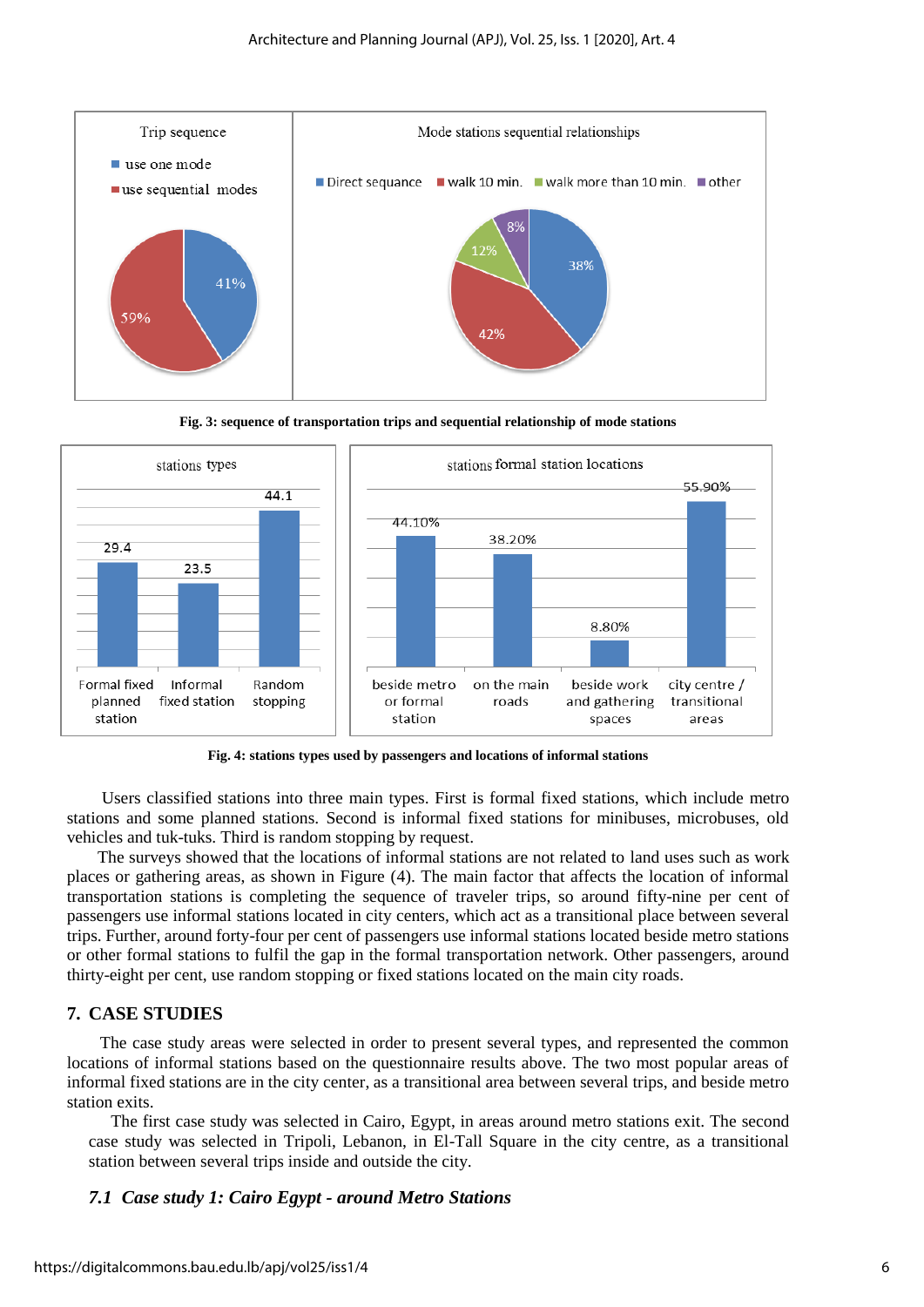Formal modes of transportation in Cairo do exist in general, but the shortage of formal transportation integration results in some weaker areas, which have caused the appearance of informal transportation modes.

Metro, public buses represent the main formal transportation modes in Cairo with various facilities, and taxis. The most efficient formal transportation mode is the metro because of its speed, frequency, capacity and connecting several districts with long distances. This is because many people depend daily on the metro as public transportation in Cairo.

The Cairo metro is divided into six lines, three of which are currently functioning, while the others lines are under construction, as shown in figure (5).



**Fig. 5: the six Cairo metro lines (ref. http://www.tadamun.co/wpcontent/uploads/2017/03/TAD\_UIS\_UM\_HISTORY\_2.png)**

#### *7.1.1 Documentation*

The connectivity between existing lines is acceptable for connecting far-away districts together, but on the other hand, inside the district itself, there is no integration between the metro station exits and formal public bus stations. This absence of integration between formal modes (metro and buses) creates a gap, fulfilled by informal transportation modes such as minibuses, microbuses and tuk-tuks to manage passenger needs.

Informal transportation next to the metro stations exits usually creates fixed areas for informal stopping, managed by the drivers themselves. There are no physical stations for informal transportation modes, but they take place one or two lanes away from the street. The movement pattern of informal modes, in terms of stopping, parking and moving, affects the street flow for a kilometer before and after the metro station exits. Most informal transport modes wait to reach their turn to fill the seat capacity before leaving the informal stopping station, and some others stop at the side of the street to pick up passengers in any lane.

Therefore, an informal station lane exists, detracting from the movement lanes, and thus decreasing the street's efficiency in conducting the necessary traffic movement. Other types of drivers favor stopping, moving rapidly to shift to another lane. As a result, the informal transport modes can take up two or more lanes of the roadway's mobility lanes next to the metro stations exits as shown in figure (6).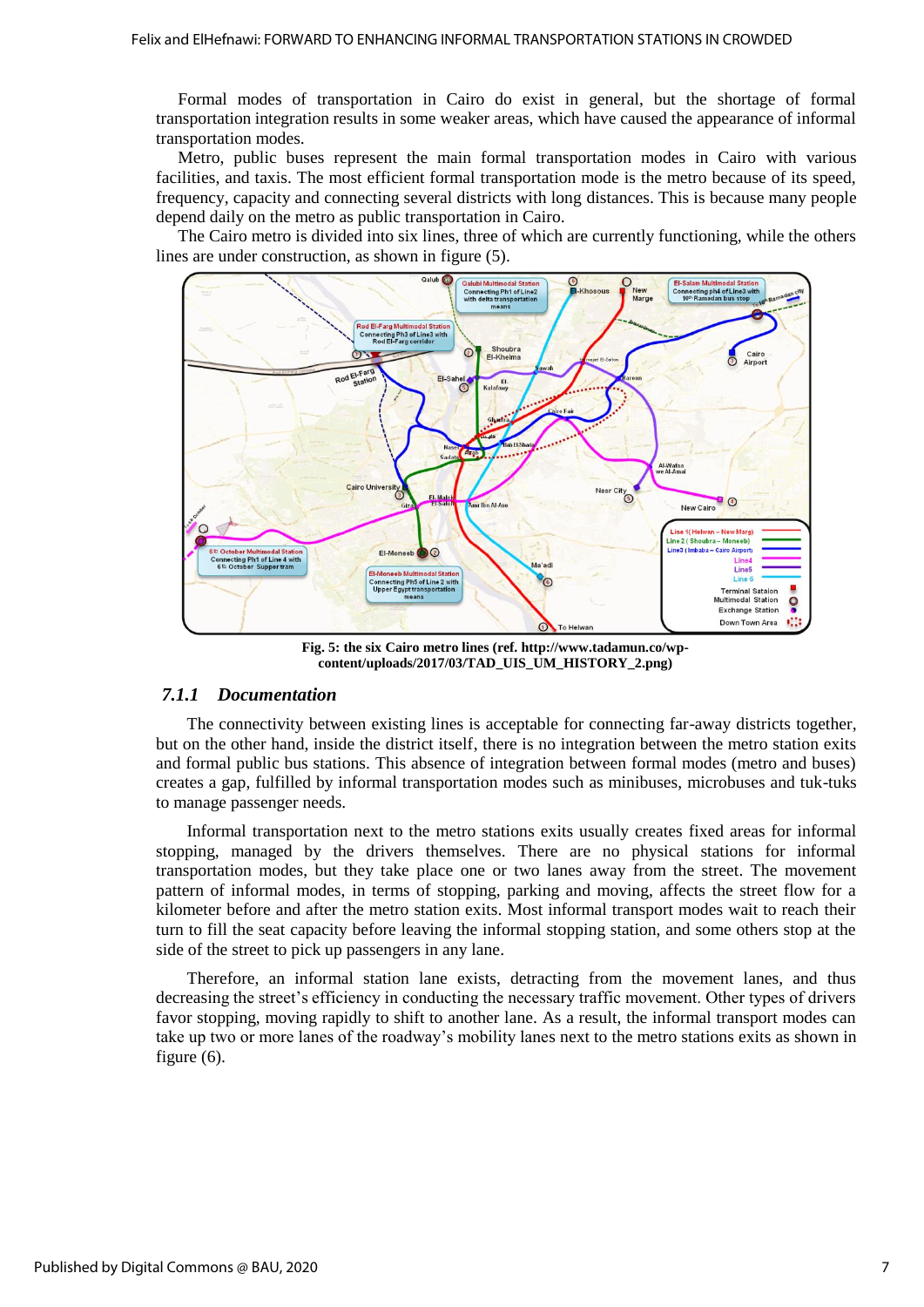

**Fig. 6: areas around Cairo metro station exits** 

## *7.1.2 Stations Analysis*

Table (2) shows the transportation modes and stations analysis around Cairo's metro station exits, in terms of transportation mode specifications, existing station types and stations' impacts on traffic flow, passenger safety and integration with formal and informal transportation sequences.

|                        | Mode specifications                      |                                                                  |                           |                                                  |                                                                         |                                           | Station type - facilities      |            |                      |                  |                   |                    |                   |                                                  | The station impact on |                                             |                                          |                                                     |                                                             |
|------------------------|------------------------------------------|------------------------------------------------------------------|---------------------------|--------------------------------------------------|-------------------------------------------------------------------------|-------------------------------------------|--------------------------------|------------|----------------------|------------------|-------------------|--------------------|-------------------|--------------------------------------------------|-----------------------|---------------------------------------------|------------------------------------------|-----------------------------------------------------|-------------------------------------------------------------|
|                        | Type of<br>mode:<br>Formal /<br>Informal | Exit of<br>planned<br>station<br><b>or</b><br>random<br>stopping | Mode<br>availabi-<br>lity | Trip<br>round<br>type:<br>Fixed /<br>Unfixe<br>d | Type of<br>transpo-<br>rtation<br>trips<br>(inside/<br>outside<br>city) | Type II<br>T<br>$\bf{I}$<br>Bus stop sign | Type IV<br>Type III<br>Bench/s | Shelter    | Bike racks / parking | Trach receptacle | Interior lighting | Advertising panels | machine<br>Ticket | Real time next bus<br>A unique shelter<br>cimana | <b>of the cent</b>    | Fraffic flow $(\sqrt{ }$ = negative effect) | safety ( $\sqrt{d}$ anger)<br>Pedestrian | transportation sequences<br>Integration with formal | Integration with other informal<br>transportation sequences |
| <b>Private</b><br>cars | $\operatorname{Formal}$                  | Random<br>stopping                                               |                           |                                                  |                                                                         |                                           |                                |            |                      |                  |                   |                    |                   |                                                  |                       |                                             |                                          |                                                     |                                                             |
| Taxi                   | informal                                 | Random<br>stopping                                               | Always<br>available       | Fixed<br>unfixed<br>path                         | Inside<br>trips                                                         |                                           |                                |            |                      |                  |                   |                    |                   |                                                  |                       | $\sqrt{}$                                   | $\sqrt{ }$                               | $\sqrt{ }$                                          | $\sqrt{ }$                                                  |
| Micro-<br>bus          | informal                                 | Informal<br>station                                              | Always<br>available       | Fixed<br>round                                   | Inside<br>trips                                                         |                                           |                                |            |                      |                  |                   |                    |                   |                                                  |                       | √                                           | V                                        | V                                                   | $\sqrt{}$                                                   |
| Mini-<br>bus           | informal                                 | Informal<br>station                                              | Always<br>available       | Fixed<br>round                                   | Inside<br>trips                                                         |                                           |                                |            |                      |                  |                   |                    |                   |                                                  |                       | √                                           | $\sqrt{ }$                               | V                                                   | $\sqrt{}$                                                   |
| <b>Buses</b>           | formal                                   | Formal<br>Station                                                | Not<br>available          | Fixed<br>round                                   | Inside<br>trips                                                         |                                           | V                              | $\sqrt{ }$ |                      | $\sqrt{ }$       |                   |                    |                   |                                                  |                       |                                             |                                          |                                                     |                                                             |
| Tuk-<br>tuk            | informal                                 |                                                                  |                           |                                                  | Local<br>short<br>trips                                                 |                                           |                                |            |                      |                  |                   |                    |                   |                                                  |                       | √                                           | V                                        |                                                     | $\sqrt{}$                                                   |

# *7.1.3 Criticism of Case Study 1*

As seen in the last table, the main problem that causes traffic conflicts around metro station exits in Cairo is the lack of integration between formal transportation mode stations. Despite the existence of buses as a formal transportation network, the fixed round of buses does not integrate with the exits of metro stations. Therefore, the absence of any formal modes to connect passengers between metros and other places generates a gap, which is fulfilled by informal transportation modes. Informal modes in Cairo are divided into two types, namely legal (such as minibuses and microbuses) and illegal (such tuktuks and old means of transportation). The legal types always generate informal stopping and stations next to metro station exits on the main streets, but the illegal types are mainly located in informal urban settlements to cover the narrow roads' accessibility.

Due to the informality of transportation, station facilities for passengers do not exist at all in informal stations. Further, the random movement and stops of transportation modes cause random movements of pedestrians, which in turn cause traffic jams.

The integration between formal metro stations and other informal mode stops is highly efficient in covering all areas of the city to satisfy passengers' needs.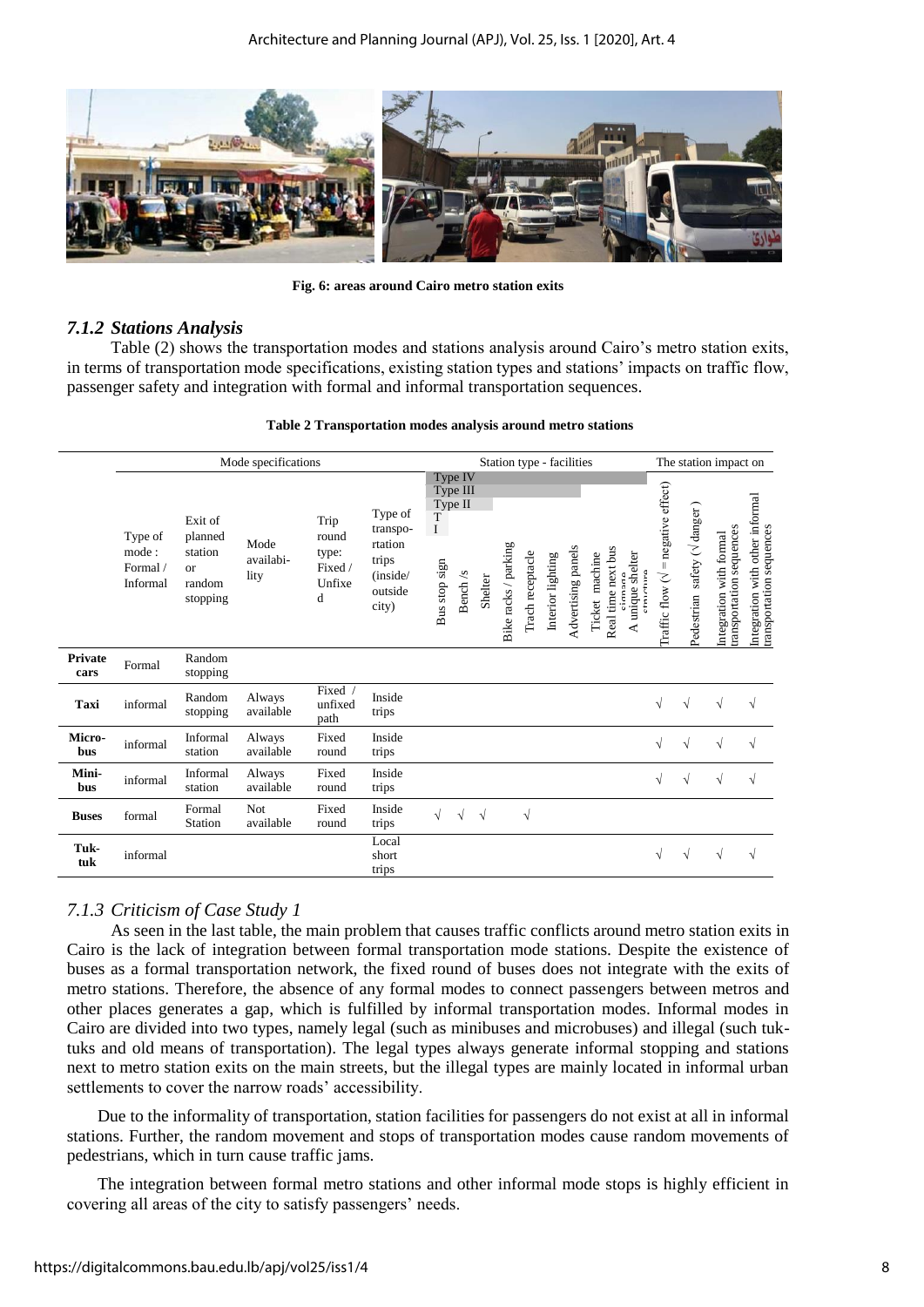### *7.2 Case study 2: El-Tall Square, Tripoli, Lebanon as a Transitional Station*

Tripoli is the largest city in north Lebanon and is one of poorest cities in Lebanon (Allès, 2012). Regarding the deficiency of formal public transportation inside the city, the majority of Tripoli's population depends mainly on informal modes of transportation to make their daily journeys. In Tripoli, there are three main areas for transportation gathering spaces: El-Tall Square, El-Nour Square and El-Behsas Street. These three nodes have the majority of bus stops and stations, dedicated to either inside or outside the city, as shown in Figure (7). El-Tall Square is a transitional station between north Lebanon and the other places inside and outside Lebanon. Transportation journeys from Tripoli to Akkar, Koura or Beirut count as inside Lebanon, in addition to long journeys and local trips inside Tripoli itself. In addition, there are journeys outside Lebanon to Homs, Tartus and other places in Syria.



**Fig. 7: Three main Transportation Gathering Spaces in Tripoli**

#### *7.2.1 Documentation*

El-Tall Square is the most crowded place in Tripoli, due to the high density of public transportation stops, which serve both inside and outside Tripoli. Despite the importance of public transportation in Tripoli, there are no designed transportation stations or stops. As shown in Figure (8), the informal modes of transportation generate informal stations and stops to fulfil users' needs.

The informal transportation modes in El-Tall Square can be divided into three main types, namely mini-buses, microbuses and taxis. Journeys to Beirut use mini- and micro-buses but other journeys, such as to Syria, use taxis for four passengers, while journeys inside and to nearby places outside Tripoli use old Mercedes taxis for five passengers. Trips inside and outside Tripoli are based on fixed, conventional rounds to fulfil user needs.

The informal stations are spread across the context of El-Tall Square. These stations take up one to two lanes of roads, producing problems in parking and traffic movement congestion. No stations or stopping areas are designed for or have any facilities for passengers.

Informal transportation modes always wait for passengers and have a sequenced role for hiring and moving. Further, the passenger pays the charge of transportation directly to the driver, so there is no need for waiting areas or ticketing places.

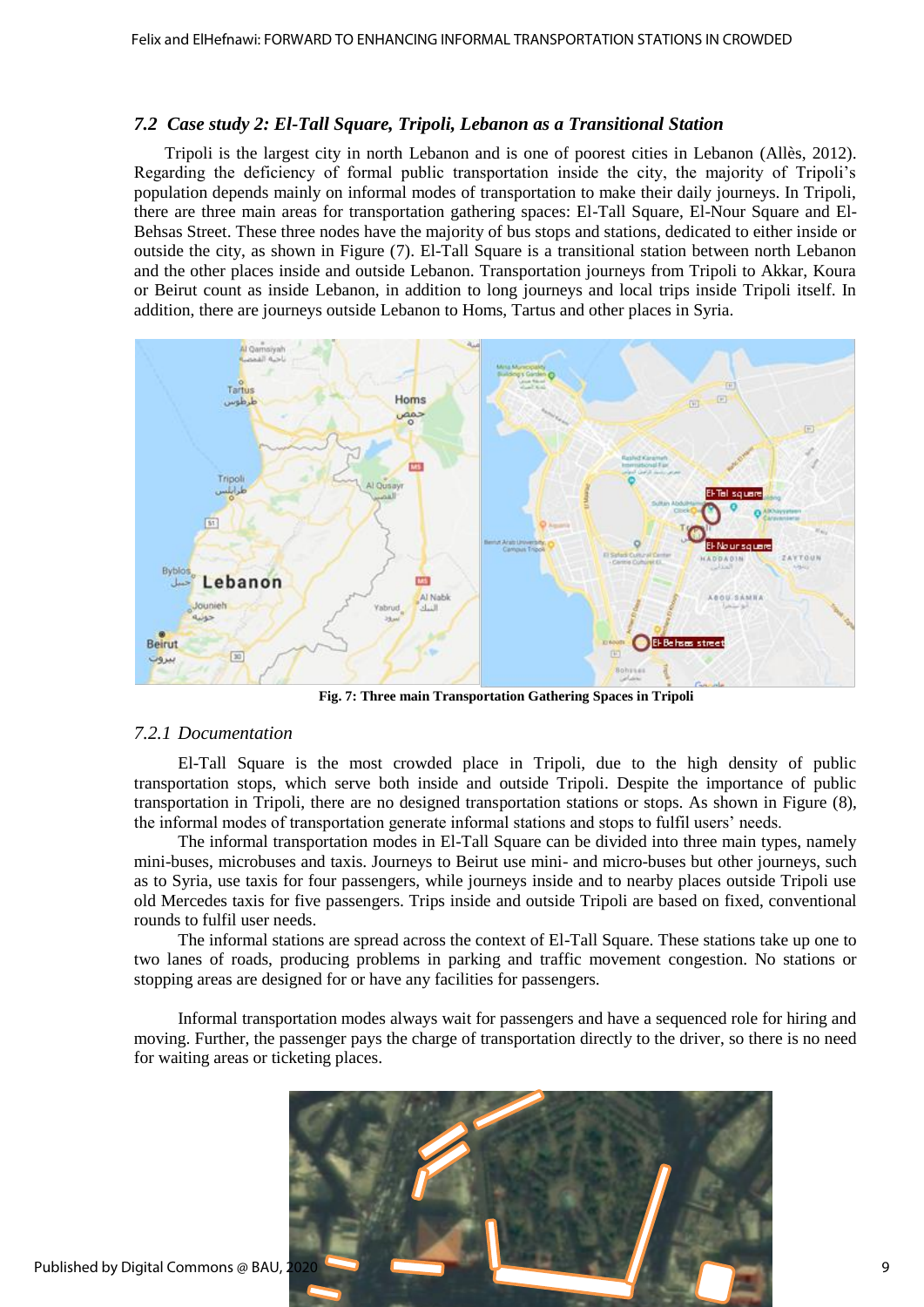

 **Fig .8: Location of informal transportation stations inside El-Tall Square**

# *7.2.2 Stations Analysis*

Table (3) shows the transportation modes analysis in El-Tall Square in terms of transportation mode specifications, existing station types and stations' impacts on traffic flow, passenger safety and integration with formal and informal transportation sequences.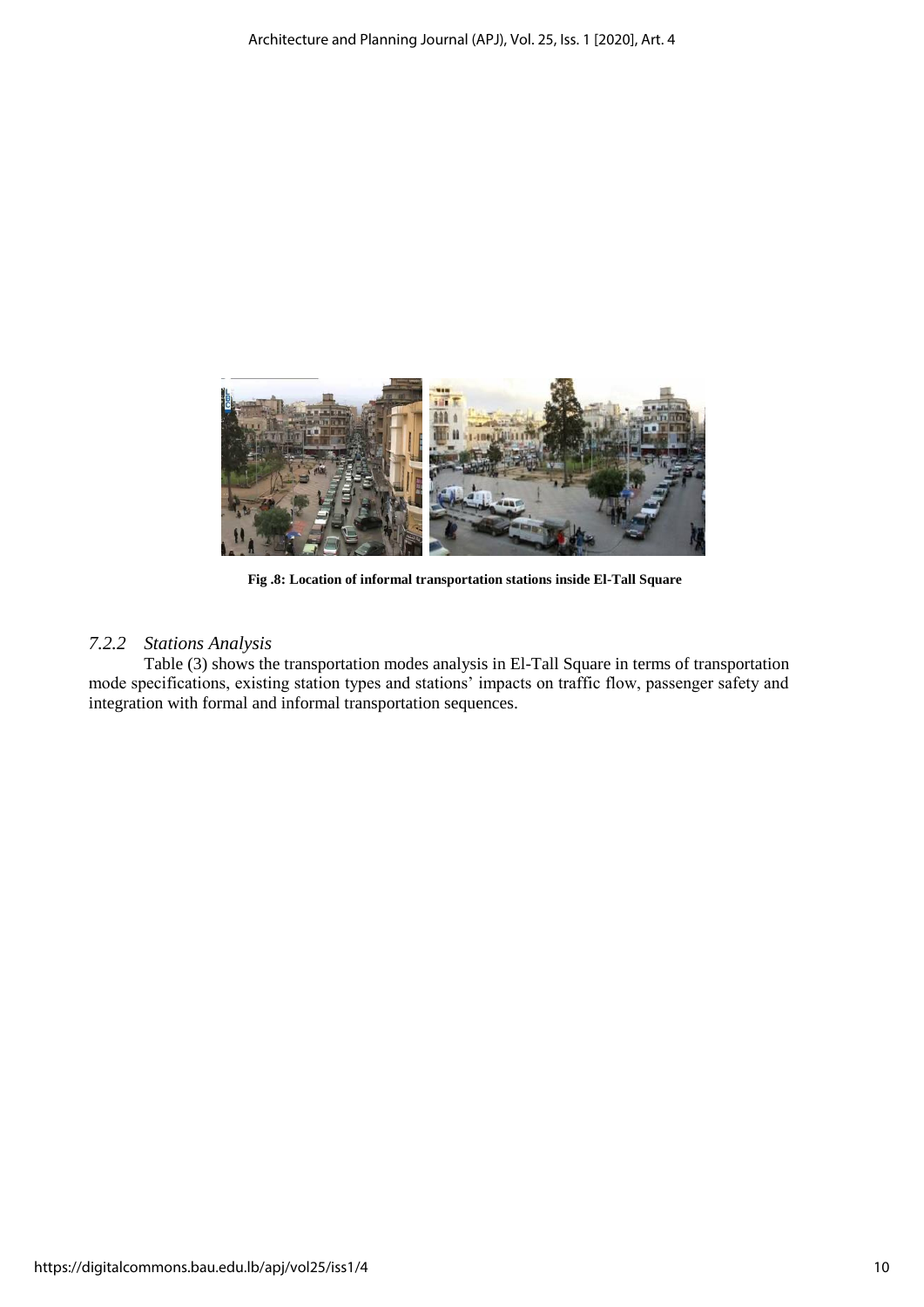|                        | Modes specifications                    |                                                                  |                           |                                              |                                                                         | Station type - facilities                                                                                                                                                                                                                                                                                                                                                                                                          | The station impact                                          |  |  |  |  |
|------------------------|-----------------------------------------|------------------------------------------------------------------|---------------------------|----------------------------------------------|-------------------------------------------------------------------------|------------------------------------------------------------------------------------------------------------------------------------------------------------------------------------------------------------------------------------------------------------------------------------------------------------------------------------------------------------------------------------------------------------------------------------|-------------------------------------------------------------|--|--|--|--|
|                        |                                         |                                                                  |                           |                                              |                                                                         | on                                                                                                                                                                                                                                                                                                                                                                                                                                 |                                                             |  |  |  |  |
|                        | Type of<br>mode:<br>Formal/<br>Informal | Exit of<br>planned<br>station<br><b>or</b><br>random<br>stopping | Mode<br>availabi-<br>lity | Trip<br>round<br>type:<br>Fixed /<br>Unfixed | Type of<br>transpo-<br>rtation<br>trips<br>(inside/<br>outside<br>city) | Type IV<br>= negative effect)<br>Type III<br>Type II<br>safety ( $\sqrt{d}$ anger)<br>T<br>transportation sequences<br>$\mathbf{I}$<br>with formal<br>Bike racks / parking<br>Advertising panels<br>Real time next bus<br>Trach receptacle<br>A unique shelter<br>Ticket machine<br>Interior lighting<br>Bus stop sign<br>Bench /s<br>$\Gamma$ nffic flow ( $\sqrt$<br>etruotura<br>Shelter<br>cianaa<br>Integration<br>Pedestrian | Integration with other informal<br>transportation sequences |  |  |  |  |
| <b>Private</b><br>cars | Formal                                  | Random<br>stopping                                               |                           |                                              |                                                                         | V                                                                                                                                                                                                                                                                                                                                                                                                                                  |                                                             |  |  |  |  |
| Taxi                   | Informal                                | Informal<br>station /<br>random<br>stopping                      | Always<br>availabl<br>e   | Fixed/<br>unfixed<br>path                    | Outside/<br>Inside<br>trips                                             | √<br>$\sqrt{ }$                                                                                                                                                                                                                                                                                                                                                                                                                    |                                                             |  |  |  |  |
| Micro-<br>bus          | Informal                                | Informal<br>station                                              | Always<br>availabl<br>e   | Fixed<br>round                               | Outside<br>trips                                                        | $\sqrt{}$<br>$\sqrt{ }$                                                                                                                                                                                                                                                                                                                                                                                                            | N                                                           |  |  |  |  |
| Mini-<br>bus           | Informal                                | Informal<br>station                                              | Always<br>availabl<br>e   | Fixed<br>round                               | Outside<br>trips                                                        | V<br>$\sqrt{}$                                                                                                                                                                                                                                                                                                                                                                                                                     | N                                                           |  |  |  |  |

#### **Table 3 Transportation Modes Analysis of El-Tall Square**

## *7.2.3 Criticism of Case Study 2*

This case study area has many conflicts between the existing transportation modes, station designs and stop locations, which cause hours of crowding for the traffic passing through it.

As seen in Table (3), the majority of transportation modes are informal modes, which have no planned stations. The informal modes of transportation are always available to take passengers, with fixed and customary rounds.

Station facilities for passengers do not exist in the whole area of the square, except for a very small number of benches for seating, rubbish bins and some shading from elements of plantation. The locations of the modes' stops have a bad effect on the traffic flow; for the informal modes, two lanes of the street are used for stopping, leaving only one lane for passing traffic in the area, in addition to the random stopping of passing taxis, which blocks the traffic flow.

The random movement and stops of transportation modes also cause the random movement of pedestrians, which in turn has caused several accidents in this location.

There is high integration between transportation sequences in this area – for example, someone coming from Akkar can easily find another mode to Elkora or Beirut, directly within five minutes' walking. Therefore, the El-Tall Square acts as a transitional station between all areas to connect with Tripoli center.

#### **8. DISCUSSION**

The informal modes of transportation is a great opportunity for developing countries as shown in the research. It can fulfill the absence or shortage of formal transportation without any more economical obligation for development governments. However, the threats of informal transportation are mainly appear in its informality behavior of movement and stopping in urban, which affect the urban movement and pedestrian safety. This research discusses the meaning of formal and informal modes of transportation, concept of transportation accessibility, location, and optimum types of transportation station. From the theoretical part, the research create a model, which can evaluate other types of informal transportation modes stations.

To test the efficiency of the model, the study make a questionnaire as a pilot study to understand the location of informal transportation stations according to users of informal modes travelling habits. As a results of the questionnaire, the study found that the most places attract informal transportation modes to stop in are two main types. First, in the gab space between two formal transportation modes stops (such as beside metro stations). Second, in the city centre as a transitional area between several trips.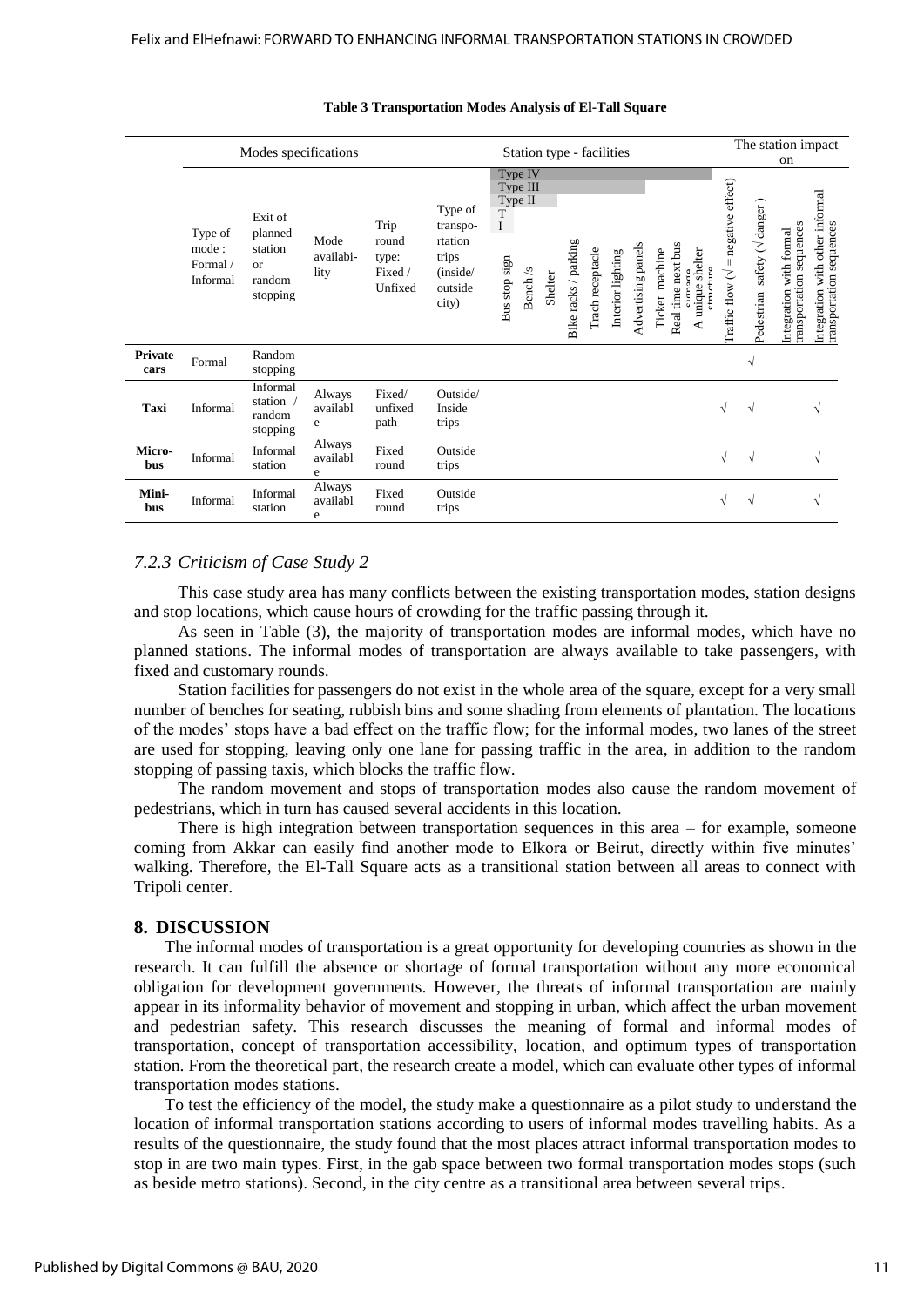The two case studies selected are located in MENA region, had similar factors such as cultural, political, environmental, and suffered from the similar problems of informal transportation. The results of the analysis shows that the absence of any designed station for informal transportation. However most of them depends on the attracted points and coursing several problems for urban crowding and human safety. On the other hand the formal transportation modes have kind of stations could be type I or II and also it is safer for urban and pedestrian.

As a recommendation of this study the informal modes are capable in movement paths which fulfill users' needs to fulfill the absence of formal modes in some paths. But the stations of informal modes should be considered in city planning related to user needs and predict its location in new cities planning according to deep evaluation of previous experiences .

#### **9. CONCLUSION**

In both areas of the case studies, there is an absence of formal transportation sequences to fulfil passengers' needs. This gap creates several solutions by locating informal transportation modes in the areas according to passengers' needs.

Informal transportation modes generally depend on rapid stopping or generating informal stations to collect people. The informality of stops and stations is a major threat to creating sustainable plans for development in the case study countries.

On the other hand, informal transportation is an opportunity to fulfil passenger transport needs without any more responsibility for the cities' governments. However, for the sustainability of cities to succeed despite the use of informal transportation modes, the government should design planned stations for informal modes of transportation to solve this problem.

Through surveying and observation, it is evident that the main areas where informal transportation stops and stations are located are in the city centre, as a transitional place between several trips in addition to formal transportation stations, in order to fill the gaps in formal transportation sequences and avoid rapid stopping on the main roads. However, the land use aspect (such as next to workplaces or other gathering spaces) is not considered as a factor in selecting informal fixed stations by drivers of informal modes of transport.

The absence of planned stations for informal modes causes several problems in terms of traffic flow and pedestrian safety, as well as sustainable, environmental, social and economic problems for crowded developing cities such as Cairo in Egypt and Tripoli in Lebanon.

#### **REFERENCES**

- Allès, C. (2012). The private sector and local elites: the experience of public–private partnership in the water sector in Tripoli, Lebanon. Mediterranean Politics, 17(3), 394-409.
- Cervero, R. (2000). Informal transport in the developing world: UN-HABITAT.
- Cervero, R., & Golub, A. (2007). Informal transport: A global perspective. Transport Policy, 14(6), 445-457. doi[:https://doi.org/10.1016/j.tranpol.2007.04.011](https://doi.org/10.1016/j.tranpol.2007.04.011)
- Chalermpong, S., & Wibowo, S. S. (2007). Transit station access trips and factors affecting propensity to walk to transit stations in Bangkok, Thailand. Paper presented at the Proceedings of the Eastern Asia Society for Transportation Studies The 7th International Conference of Eastern Asia Society for Transportation Studies, 2007.
- Currie, G. (2005). The demand performance of bus rapid transit. Journal of public transportation, 8(1), 3.
- Evans, J., O'Brien, J., & Ch Ng, B. (2018). Towards a geography of informal transport: Mobility, infrastructure and urban sustainability from the back of a motorbike. Transactions of the Institute of British Geographers.
- Fitzpatrick, K., Hall, K., Perkinson, D., Nowlin, L., & Koppa, R. (1996). Guidelines for the location and design of bus stops. Transit Cooperative Research Program Report, 19.
- Glaeser, E. L., Kahn, M. E., & Rappaport, J. (2008). Why do the poor live in cities? The role of public transportation. Journal of urban Economics, 63(1), 1-24.
- Gutiérrez, J., Cardozo, O. D., & García-Palomares, J. C. (2011). Transit ridership forecasting at station level: an approach based on distance-decay weighted regression. Journal of Transport Geography, 19(6), 1081-1092. doi[:https://doi.org/10.1016/j.jtrangeo.2011.05.004](https://doi.org/10.1016/j.jtrangeo.2011.05.004)